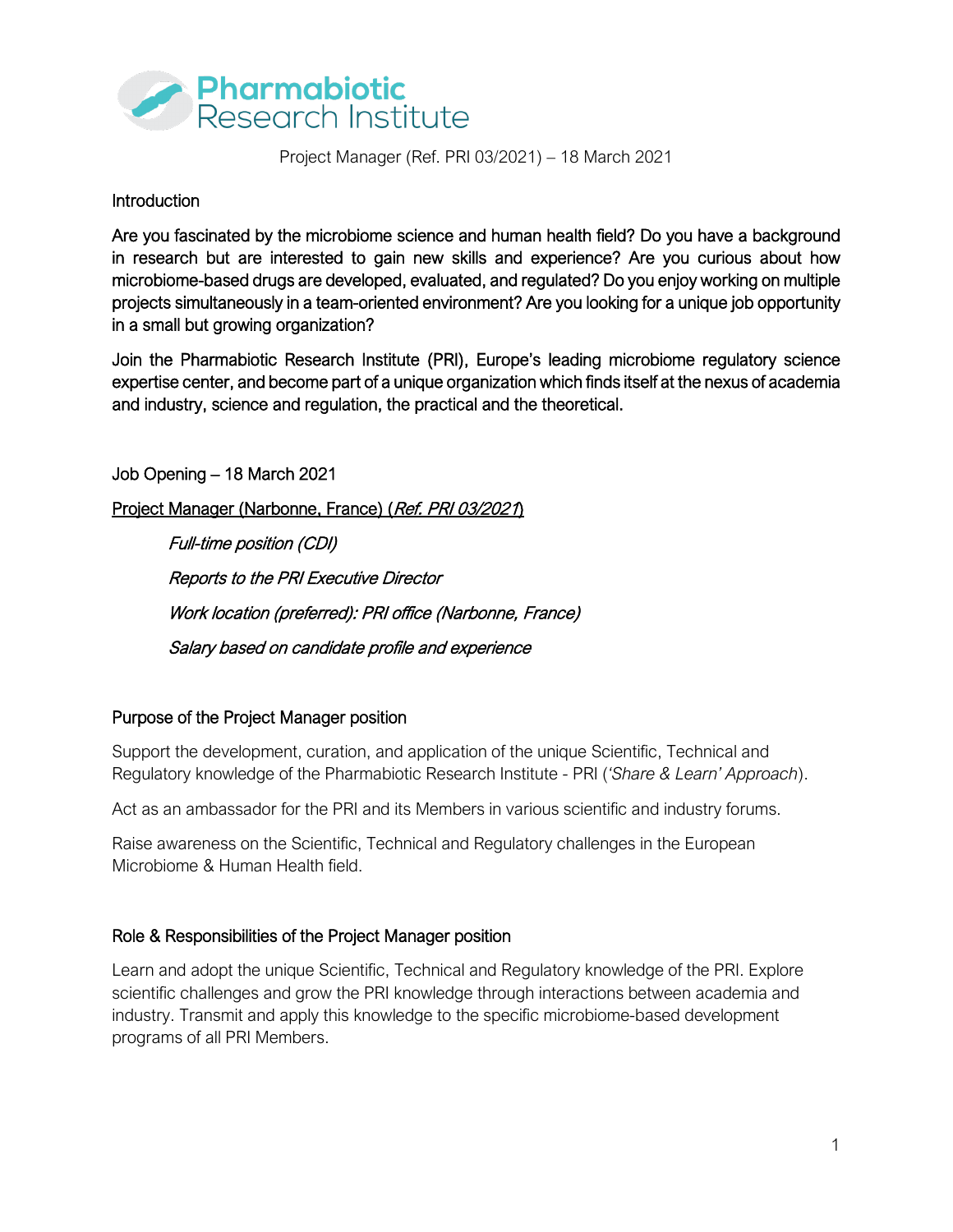

Project Manager (Ref. PRI 03/2021) – 18 March 2021

Pilot ongoing collaborative work among PRI Members on scientific challenges facing the microbiome field in the registration of medicinal products - by preparing, coordinating, running Task Group meetings, with the objective of arriving at a consensus among stakeholders.

Communicate on the PRI Scientific, Technical and Regulatory work via publications/reviews, scientific meetings, networking, various scientific media…

Promote the awareness and adoption of a 'pharma regulatory mindset' in European/international R&I projects in order to support the translation of research into industrial applications.

## Candidate Qualities & 'Soft' Skills

The ideal candidate has a strong propensity to work as a part of a small and integrated team; has excellent interpersonal and team building skills and thrives working in a multi-cultural environment.

The ideal candidate is comfortable in an environment defined by innovation and rapid scientific progress.

She/he also has a strong desire to learn and grow her/his knowledge and vision of the field, and is motivated by the latest scientific and regulatory advancements.

The ideal candidate is curious, innovative, problem-solving, thrives in an environment of continued learning, and thus feels comfortable in training and mentoring contexts.

## Minimum Required Education & Experience

PhD or Engineering degree in Life Sciences (Microbiome science, Microbiology, or Biotechnology)

*or*

PharmD with research experience (Microbiome science, Microbiology, or Biotechnology)

5+ years professional experience in the Life Sciences field, international work is a plus.

Experience in collaborative research project management is preferred.

Excellent written and oral communication skills in the English language is required – French language skills are a plus.

*Candidates are reminded that this is not a laboratory-research position, and that the employer prefers candidates who can work at the PRI main office located in Narbonne, France.*